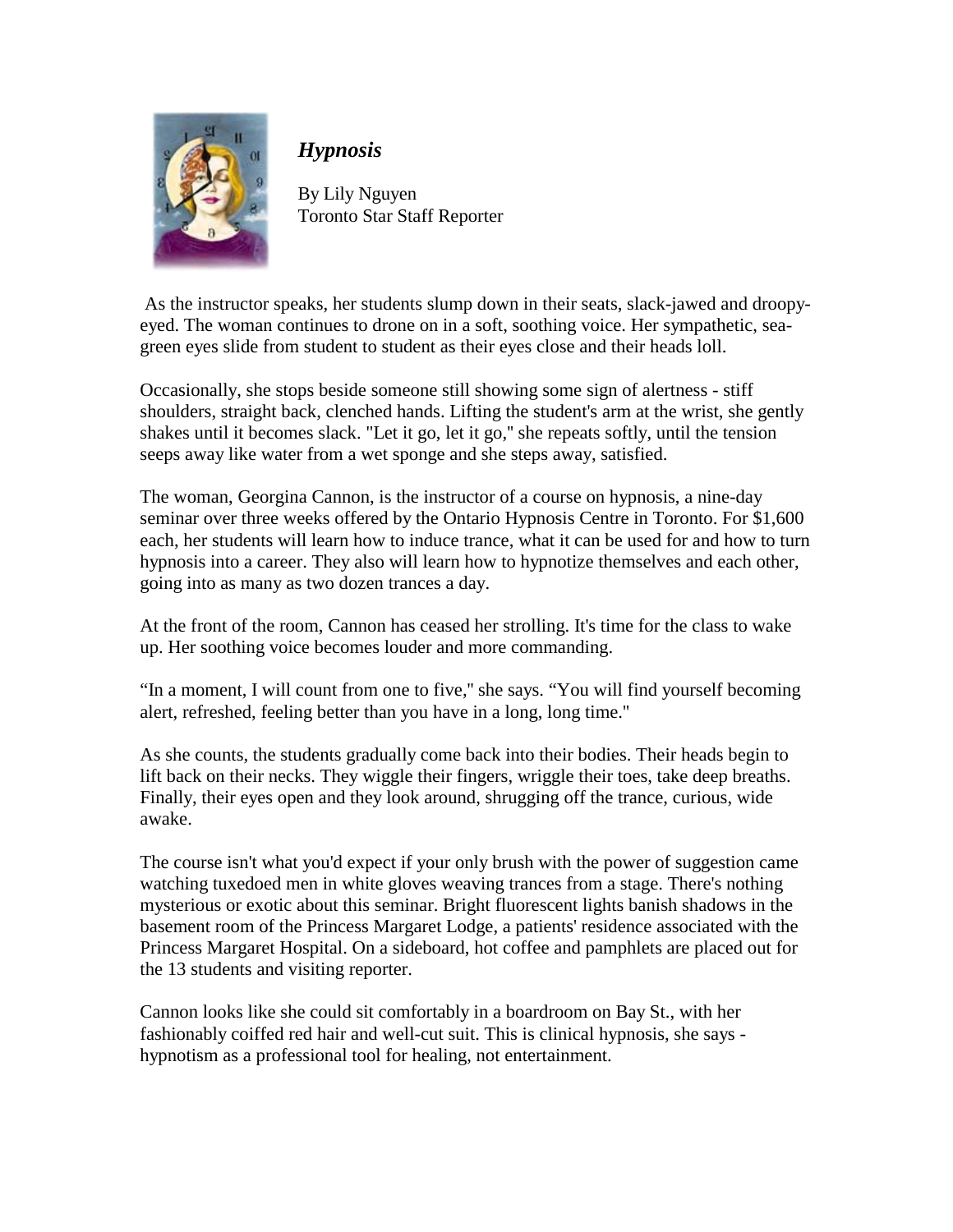Hypnosis can be a powerful tool, but it's not magic. If you really don't want to be hypnotized, you can't be. And you can't be made to do anything you don't want to do.

"This is not a woo-woo business. If you begin to think you're a guru with hypnosis, you're not going to be effective."

She explains that students will be certified by the National Guild of Hypnotists if they pass, and most do. That will allow them to use hypnotism to help people lose weight, quit smoking or deal with other unwelcome habits.

Hypnosis also works on allergies and multiple sclerosis, she says. And health-care workers - dentists, paramedics, midwives - can use it for pain management. And if you're properly licensed, you can use hypnosis for therapy, says Cannon, a hypnotherapist with a thriving practice.

"The power of the mind is incredible."

Most of the students - eight women and five men - have career-related reasons for being here. Besides several therapists and counsellors, the class includes a paramedic, a yoga instructor and a few people hoping to make the training part of a career change. Only one student, a housewife who wants to lose weight, says she has no professional agenda.

## *Going Under*

They gather for the first time on a sunny Friday morning. After introducing themselves and being introduced to the basic theory of hypnosis, they're ready to make their first pass at inducing trance. Everyone (including the reporter) is paired off and given a ``script'' to read aloud to their partners to put them into trance.

You are about to participate in an interactive experience. I will ask you to participate by using your vivid imagination in a very active way to help achieve the results you desire.

Now, close your eyes and relax. Just for a moment, imagine all the muscle groups in your body letting go. Take a deep breath. Good. Exhale now. And take another deep breath . . .

The monotonous, repetitive phrases flow on for three pages, asking the subject to relax various muscle groups, one by one.

It seems absurdly simple. Despite a struggle to find the right voice - a rhythmic, even tone - nearly all the students succeed in putting their partners into trance.

My first try is so effective it alarms me. My partner is lolling in her chair and it's time to wake her. Telling her I will count from one to five, at which she will wake feeling refreshed, I instead count from five to one. She continues to loll. I stare dumbfounded.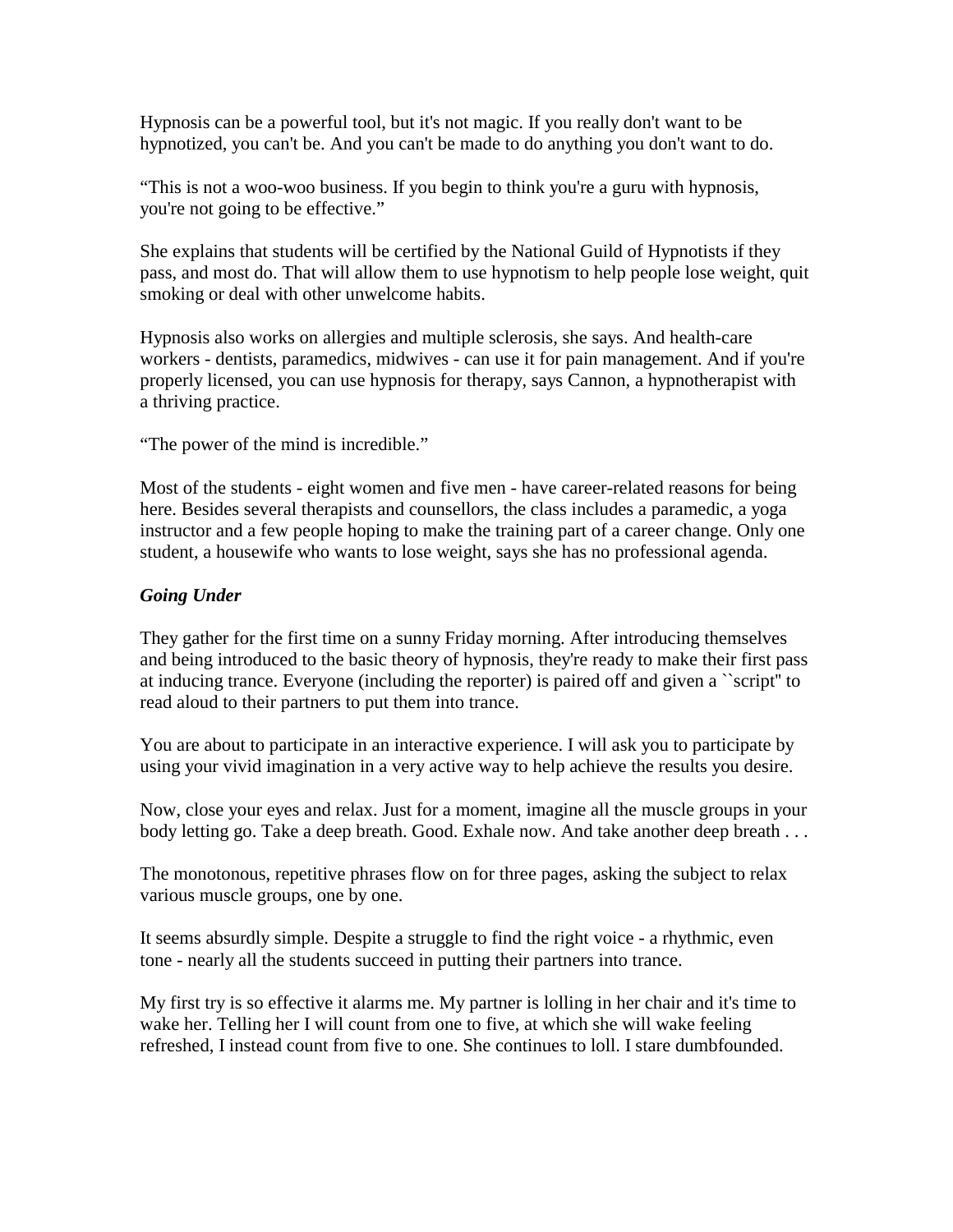After a minute or so, I succeed in flagging down Cannon. Suppressing a chuckle, she repeats the process for waking the subject, counting from one to five and telling her to become gradually aware of the room, the chair, the ground beneath her feet.

The woman wakes.

Later, she tells me she was frightened. She heard me counting and knew I wanted her to wake up, but she felt herself sinking deeper with each backward count. She tried to open her mouth to tell me to count again, the right way, but found she couldn't.

The episode brings up a point Cannon wants to share with the class.

"You can't get stuck in hypnosis," she says. If the hypnotist stops speaking, the trance will gradually wear off, so it's impossible to become trapped.

Another common misconception is that hypnosis is about mind-control. It's not, Cannon says.

It's completely voluntarily, allowing you to let go. But if you really don't want to be hypnotized, you can't be. And you can't be made to do anything you don't want to do under hypnosis.

Cannon's intern, 25-year-old Asad Mecci, a former entertainer making the jump to clinical hypnotism, backs her up. Even in stage hypnotism, he says, there's no mindcontrol. The point is making people think there is.

Does that mean people want to quack like a duck? I ask.

Most people are willing to do crazy things if they think someone else is in control - and thus responsible for their actions, Mecci replies.

"Do you think the kind of people who get up on stage to be hypnotized are the shy and reluctant type?" he asks with a grin.

That doesn't mean people who go into hypnosis are weak-minded, Cannon says. In fact, those who fall into trance easily are the ones who can focus, with good powers of concentration.

Children under 6 and people with low IQs can't be hypnotized because they can't concentrate enough. Psychotics and extremely distrustful people are also difficult to induce into trance.

Analytical people are sometimes hard to hypnotize, too, because they have difficulty quieting their conscious mind, Cannon says. But there are special techniques of "distraction" used to induce hypnosis for them.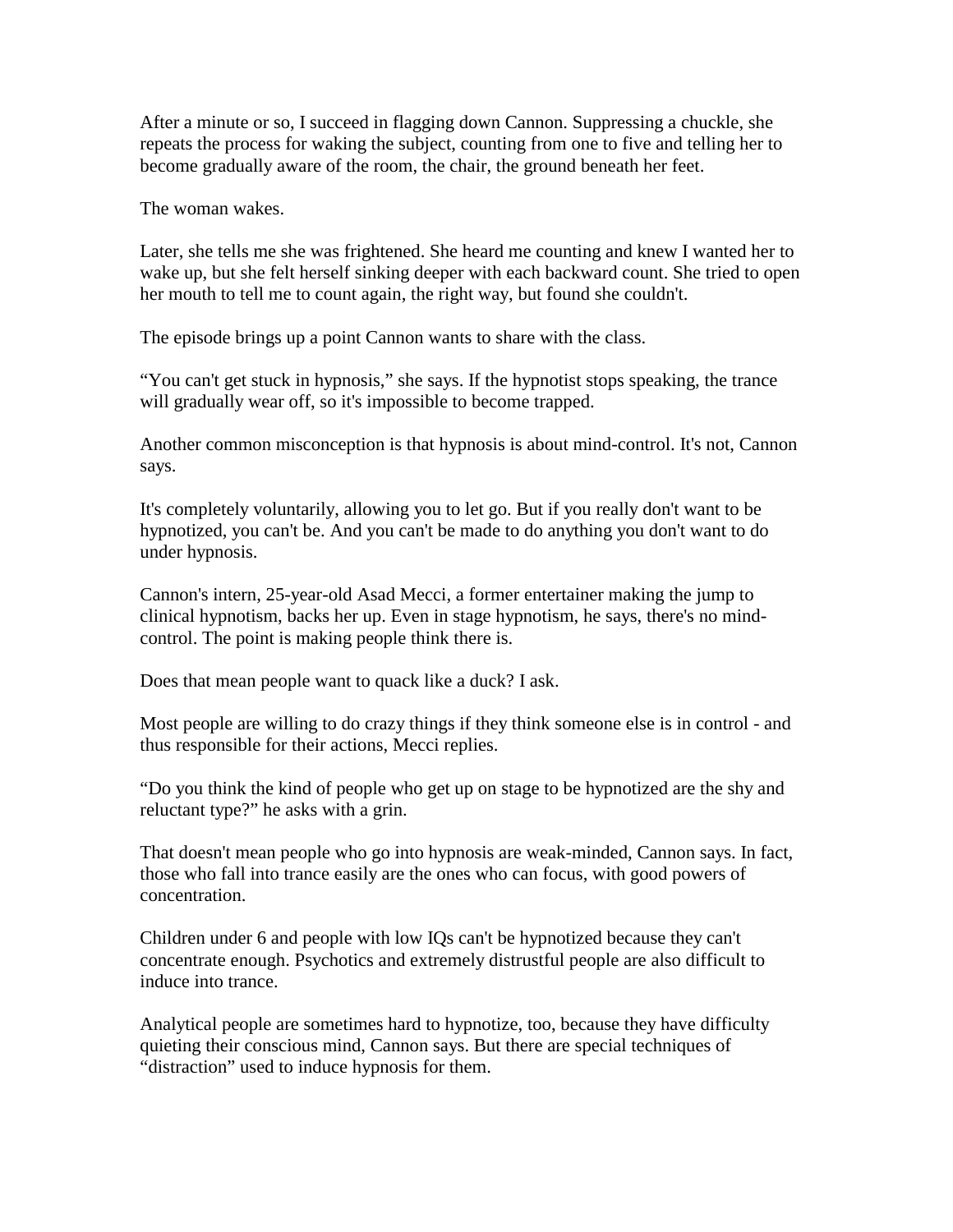Now, it's my turn to be hypnotized. A little to my relief, the energy flows out of my body easily with the simple words. It's how I imagine drowning to be - no pain or sensation, only a blissful sense of drift. I can hear and smell everything and understand what's going on, but what's interesting is that I just don't care.

Cannon defines hypnosis as moving aside the conscious mind to speak directly to the subconscious. While the conscious mind analyzes and judges, the subconscious is like a sponge, absorbing everything without interpretation. Our experiences and the things others have said or done to us are stored there.

If we are told we're "stupid" or "ugly," we could end up behaving as though we are stupid or ugly. But by speaking directly to the subconscious, those suggestions can be uprooted and replaced by more positive ones.

Hypnosis is like the cumulative effect of a lifetime of positive suggestions, Cannon says. It can wipe the slate clean of deep-rooted negative beliefs and replace them with positive ones to build new, desirable behaviour.

Or so the theory goes.

## *Sinking Deeper*

Not all trances are equal. Cannon explains that there are levels of hypnosis, and the deeper the level, the more one can do with a subject. Hypnotists use "depth tests" to determine whether their subjects have reached the stage they need to be in. Cannon teaches six depth tests, one for each of the levels.

To help her demonstrate, she calls on Amber Valentyne, a yoga instructor in her early 30s whose black hair and glowing pale skin radiate a relaxed energy.

Valentyne excels at achieving the needed relaxation for hypnosis, Cannon says. In her black leotard and carmine-coloured shawl, Valentyne spends her coffee breaks twirling her limbs into strange yogic postures.

Now, she sits facing the class. Cannon sits beside her at a right angle - a more comfortable position for subjects than facing them head-on, she tells the class.

"Look at the wall in front of you as if you are looking through it," Cannon says gently, and Valentyne's gaze becomes vague and unfocused. Cannon says she will count to 20 and asks Valentyne to open her eyes on each count until she wants to close them. By the count of three, her lids begin flickering. At five, her eyes have rolled up into her head, with only the whites exposed. At eight, her eyes are closed and she is slumped, mouth open, chin floating, in trance.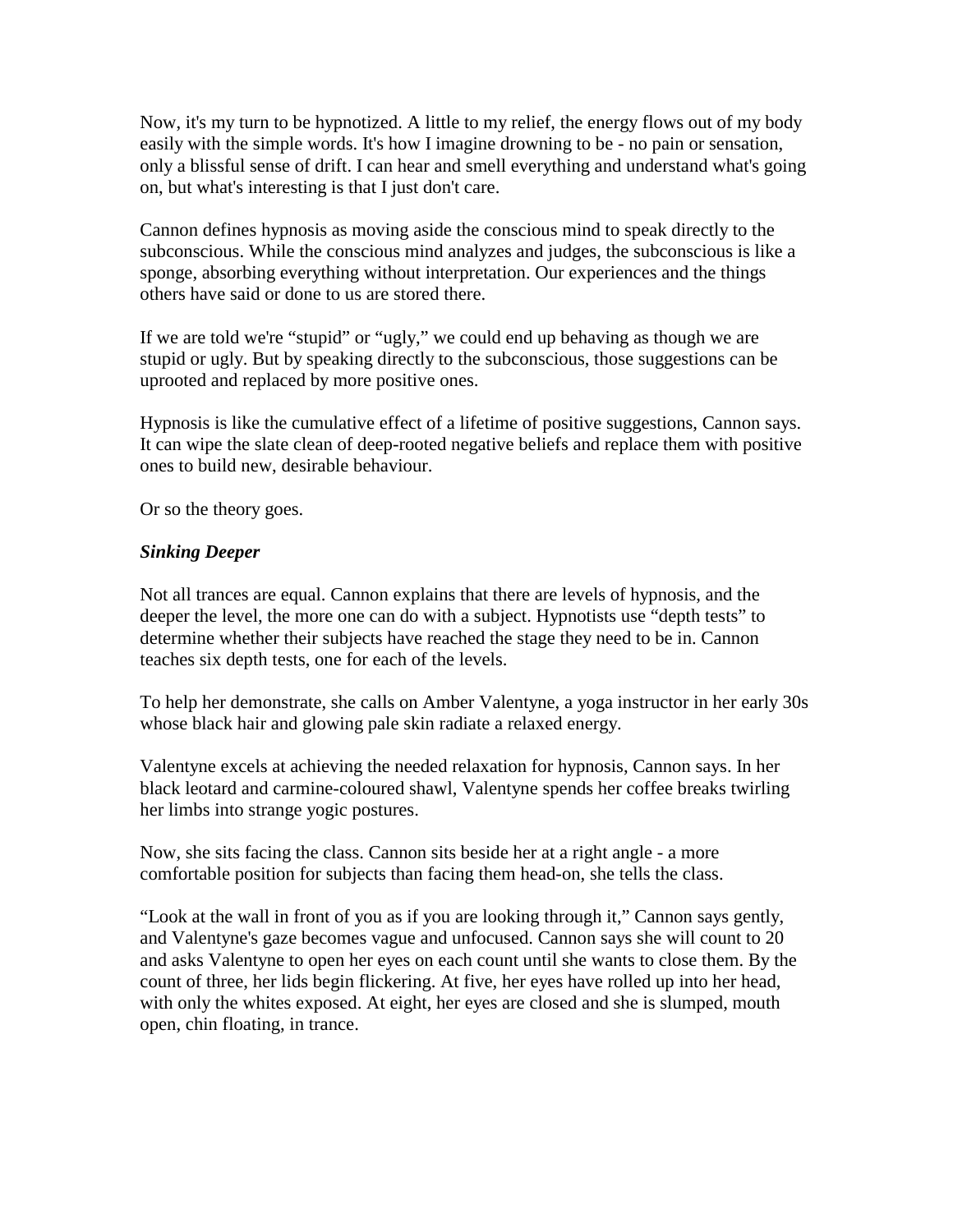Cannon touches her shoulders, telling her to go deeper. She lifts Valentyne's arm at the wrist, shaking it until it's loose and completely relaxed. She then performs the first depth test, called "eye catalepsy," in which the subject cannot open her eyes.

As I count to three, you will try to open your eyes but find you cannot. Your eyes will be stuck, stuck like glue.

As Cannon counts, "one . . . two . . . three," Valentyne's lids flicker and strain but remain closed.

Cannon proceeds to the next stage, "arm catalepsy."

Your arm will become like a rod of steel.

She lifts Valentyne's arm until it's thrust out at a right angle directly in front of her, tugs on the wrist to lock the elbow straight, then lets go. Valentyne's arm remains rigid. Cannon pushes it down. It bounces back up.

Now, unlock your elbow, unlock your shoulder.

Cannon gently places the arm back in Valentyne's lap.

In the third stage, "number block," Valentyne is asked to speak while in her trance. Cannon tells her to count to 10, then to count again, leaving out "six."

Valentyne, her eyes still closed, counts in a quiet, faraway voice.

"One . . . two . . . three . . . four . . . five" - everyone holds their breath – "seven . . . eight . . . nine . . . 10."

The fourth stage is "glove analgesia," in which the hand is numbed to pain.

Cannon later explains that this is the level that must be achieved for using hypnosis for pain management, as in hypno-birthing or emergency medicine.

Valentyne's arm is stretched out in front of her and her open hand is pointed palm downward. Cannon touches various spots on her wrist and hands.

You will feel touch but no pain, touch but no pain.

Using her nails, Cannon picks up a fold of skin on the back of Valentyne's hand, lifts it up, then twists and pinches viciously.

``Do you feel touch but no pain?'' she asks.

``Yes.'' Valentyne barely breathes.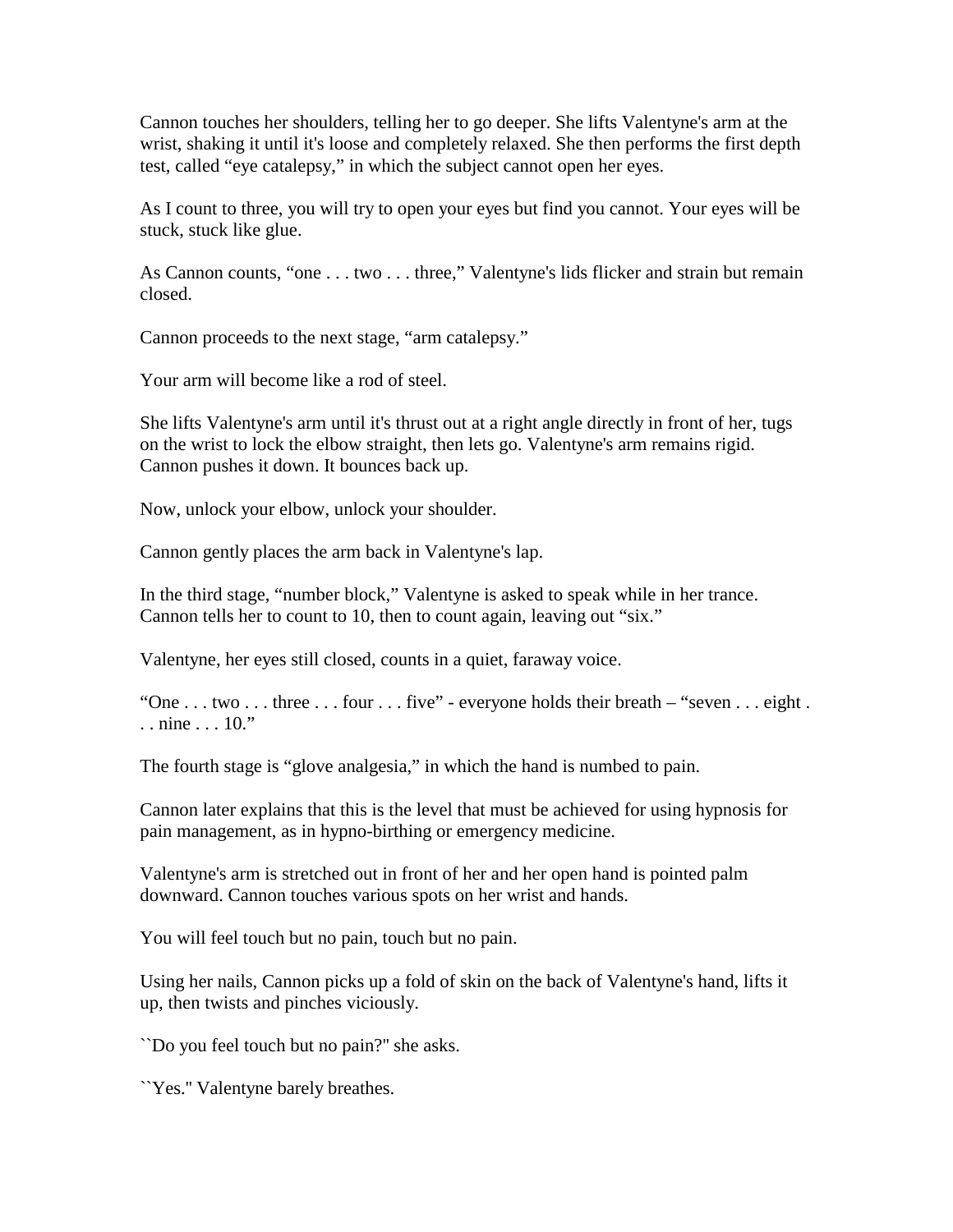Cannon continues to the fifth stage. It's called "positive hallucination," which refers to the subject's ability to see things that don't actually exist.

When I ask you to, you will open your eyes but remain in hypnosis. You will see a clock.

When requested, Valentyne's eyes open. They are bleary, focused on a spot in the air in front of her.

"Tell me about the clock,'' says Cannon.

"Its numbers are big and black," says Valentyne.

Cannon tells her to close her eyes and sink deeper into trance. Her eyes immediately shut and her body relaxes, slumping once again.

The final stage of "negative hallucination" is the one frequently seen in stage shows and on TV.

You will appear to emerge from hypnosis but remain under. When I ask the class to write something down, you will try to find your pen, but you will not be able to.

As Cannon guides her from trance, Valentyne's eyes open. She gets up from the chair, apparently fully awake, and walks back to her usual seat.

"Okay, let's continue with the lesson," Cannon says. "Everybody write this down."

Valentyne begins rifling through her papers, looking very disturbed. We sneak peeks at her, pretending to be listening to the lecture.

"What's wrong, Amber?" Cannon asks.

"I can't find my pen," Valentyne gasps, clutching her papers anxiously. The pen is right in front of her.

"Don't worry about it. Come back and sit down," Cannon says, gesturing to the chair at the front. Like a somnambulist, Valentyne obeys. As soon as she sits down, she falls into a deep trance.

Cannon brings her out, using the now-familiar count to five.

"How do you feel?" she asks.

Valentyne, her face split wide with a grin, says, "I feel amazing. I feel like I just spent a day at the spa, lost 20 pounds and fell in love." The class, tense and quiet through the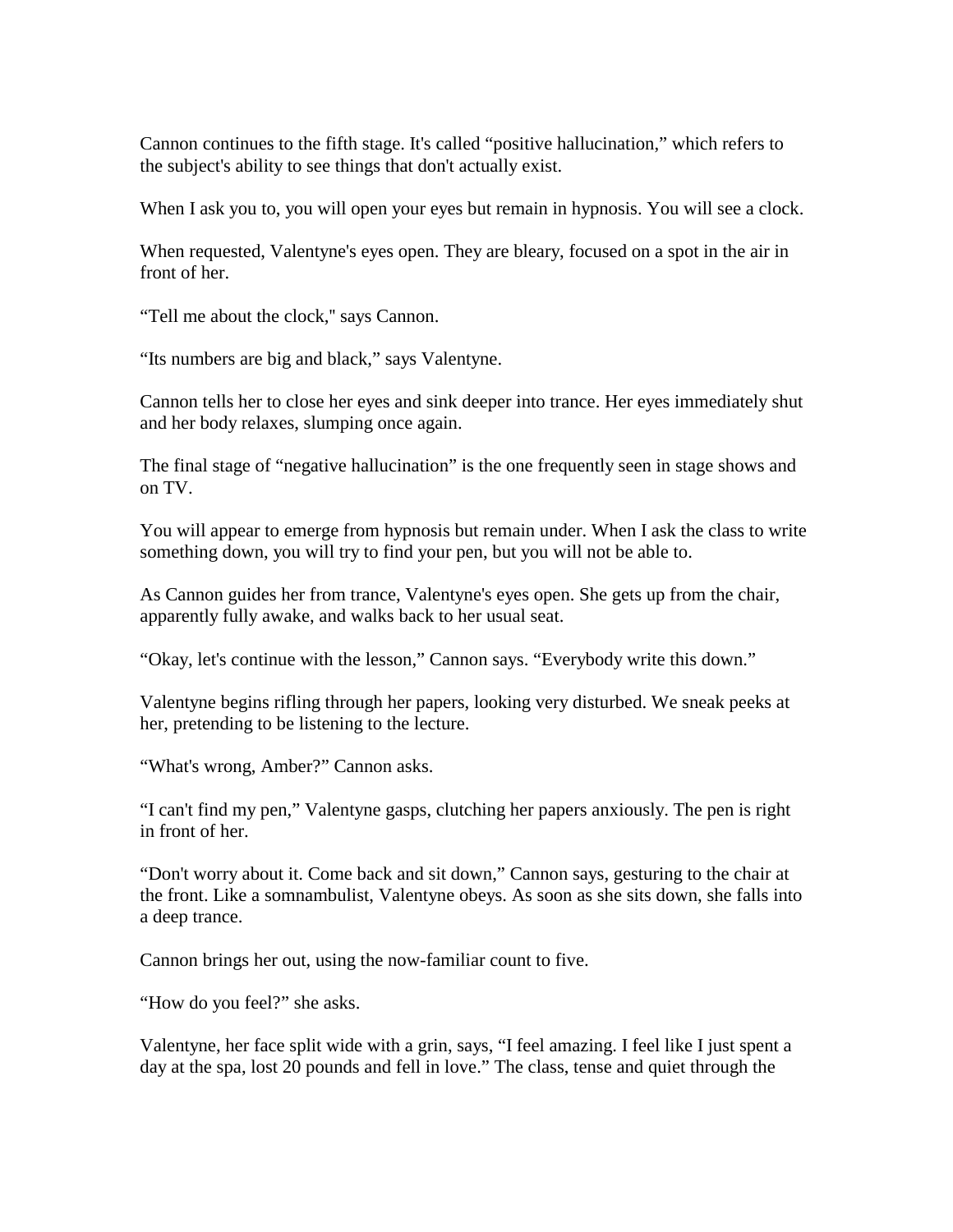demonstration, bursts into laughter. But later that day, Valentyne breaks down and cries during class.

Cannon is telling the students about a turning point in her life. As a public-relations executive, she attended a leadership retreat for high-powered CEOs, she says. It was intimidating being among all the three-piece suits and testosterone. But when she was voted the best leader, she realized how much she, like many women, are dogged by a needless sense of insecurity.

As Cannon tells her story, tears trickle down Valentyne's face. Mecci brings her a box of tissues and she takes one and weeps into it. The two leave the room.

## *The Power of Suggestion*

Going into the little-explored areas of your mind is not without side effects, Cannon warned on the first day. Expect strange sleeping patterns for a while, she said. Those with long-buried issues might find them surfacing.

"If you need help dealing with them, I'm here," she told the class.

The students accepted this without question. They'd been seeing the power of hypnosis and something was changing. A door was opening in their minds.

Cannon's warning came true the next day. Several students reported unusually deep slumber. One said she couldn't sleep at all. As for Valentyne, she knew something was going to happen hours before she broke down. "It was like a sign: 'Amber, you have something to deal with here today.'"

Cannon's story was the trigger. As a single mother, Valentyne juggles many things successfully but often feels pressured to be perfect.

"I'm strong and I'm independent. I support myself and my daughter quite well teaching yoga, which not many people do in this city. But sometimes, there's this feeling of being overwhelmed."

After breaking down in class, she and Mecci had a private hypnosis session at her request. He put her into trance and took her back to the first time she felt overwhelmed. It was her first day of school. She was 6, standing at the bus stop dressed in suede platform shoes and a trenchcoat. She was alone because her mother was in hospital giving birth to her sister.

Mecci took her back a little further. She was still a cocky, confident kid. Her mother was at home and Amber was a brilliant, independent girl who played chess and liked math. Mecci got her to hold on to that feeling of confidence, then apply it to her feeling of being overwhelmed.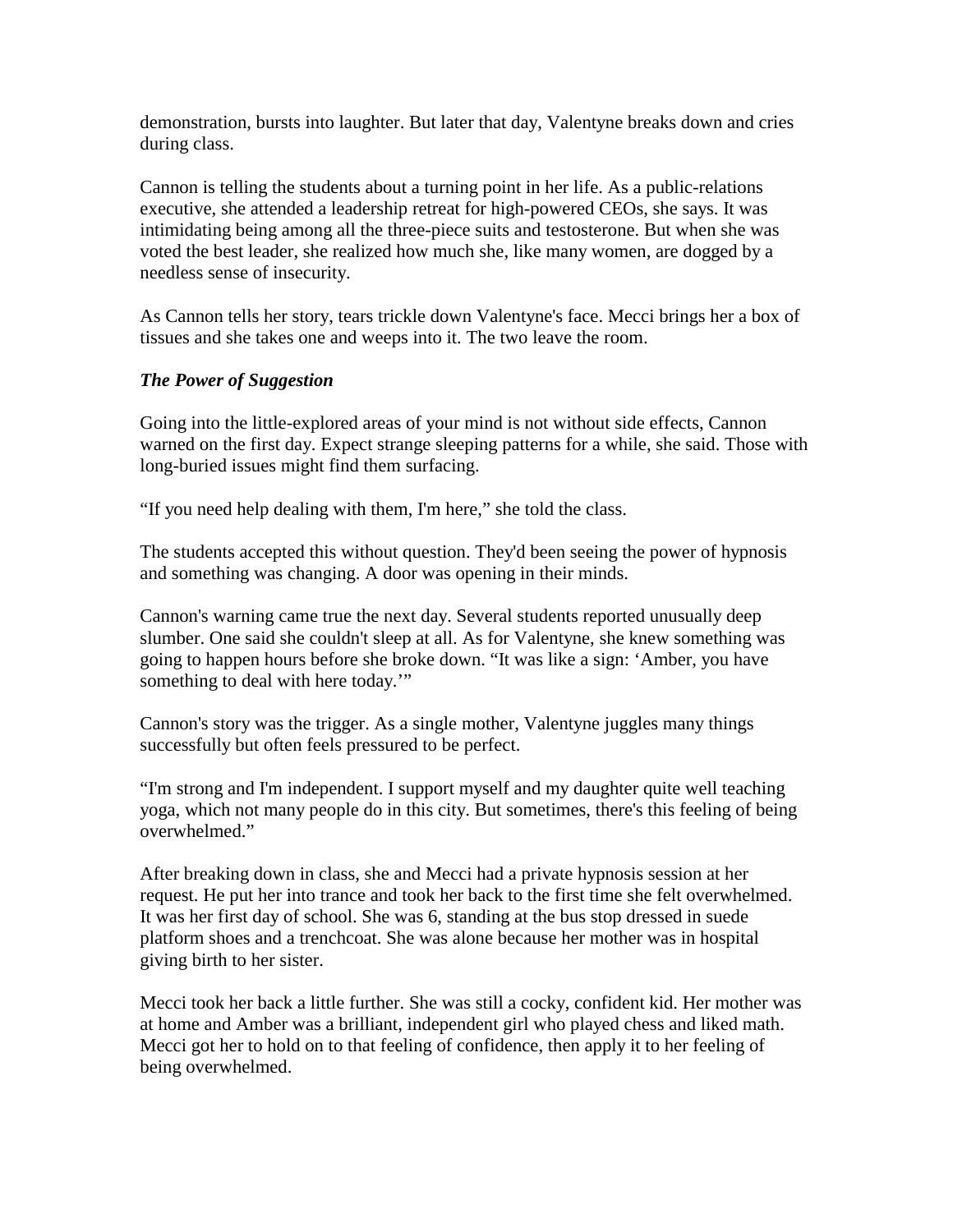"The feeling changed to, 'Hey, I'm a pretty strong, cool kid standing here in my suede platform shoes and trenchcoat,'" Valentyne says later. "That's what it was about, not needing my mother to see me off to school."

On another day, Jim Strome, 38, a quiet man who could be met five times and not remembered, tells the class he has made a breakthrough. On the way to the class one foggy, drizzly morning, he broke down and cried for 40 minutes over a long-buried issue that resurfaced. But after a private session with Cannon, he confronted it and finally dealt with it, he says.

"I used to walk with my head down. Now, I find it hard to walk with my head down."

The change stays with Strome through the rest of the seminar. His diffident manner is replaced by a warm, positive energy. His face becomes brighter, his voice compelling.

"The process of taking a client to the best they can be is so exciting," Cannon says. In fact, that's why she entered the profession. As a public-relations manager, she liked her job and made 'unbelievable' amounts of money, but she left to devote her time to teaching and promoting hypnosis.

Even with clinical fees of \$120 an hour, she says she earns only a fraction of what she used to make. But for Cannon, it's worth the pay cut.

"Understand the power of this stuff," she says. "It's beautiful."

Still, she warns, hypnosis has definite limits.

"The client has to do the work. It's not magic."

But many people come to her hoping it is - like the smokers who go through hypnosis sessions and immediately run out to buy a pack of cigarettes to 'test' if it worked. It won't, says Cannon. If people don't really want to let go of their habits, they won't.

She offers herself as an example. She has a weakness for cookies, she explains. She has tried hypnosis in an effort to stop scarfing them down, but to no avail. That's not because hypnosis doesn't work, she says. It's because, deep down, she doesn't want to let go of her cookies. She enjoys them too much.

Some people won't admit that, she says. They want to get rid of their bad habit and enjoy it, too. Those are the people she refuses to treat - whiners and blamers.

"When I hear, 'I've tried everything else and it didn't work, so I thought I'd try this,' I know I can't do anything," Cannon says.

"For most people, taking charge of their lives is a big leap."